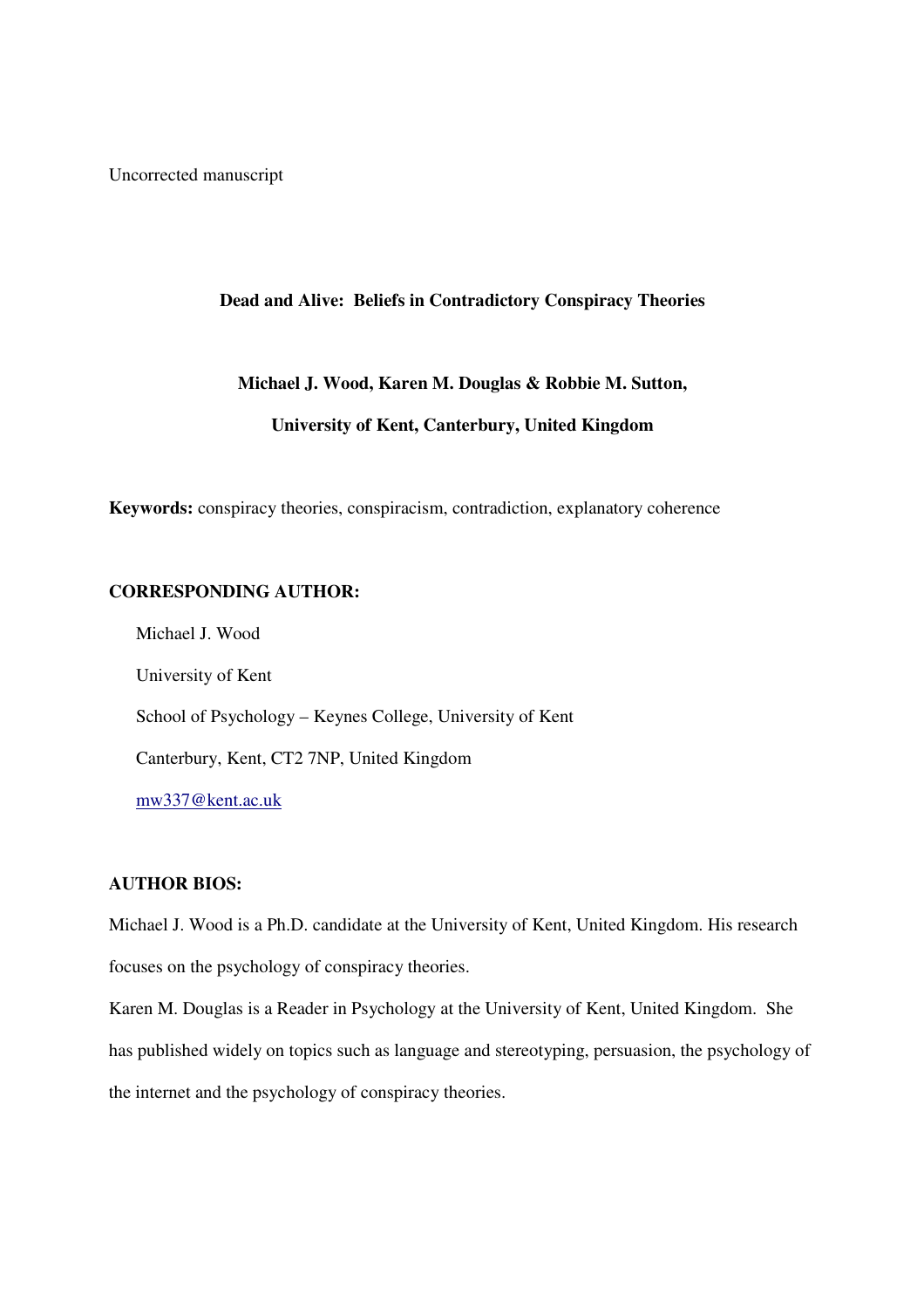Robbie M. Sutton is a Reader in Psychology at the University of Kent, United Kingdom. His research interests include the psychology of justice, gender, and intergroup processes.

## **DECLARATION OF CONFLICT OF INTEREST:**

The authors declared no potential conflicts of interests with respect to the authorship and/or publication of this article.

# **FINANCIAL DISCLOSURE/FUNDING:**

The authors disclosed receipt of the following financial support for the research and/or authorship of this article: School of Psychology, University of Kent.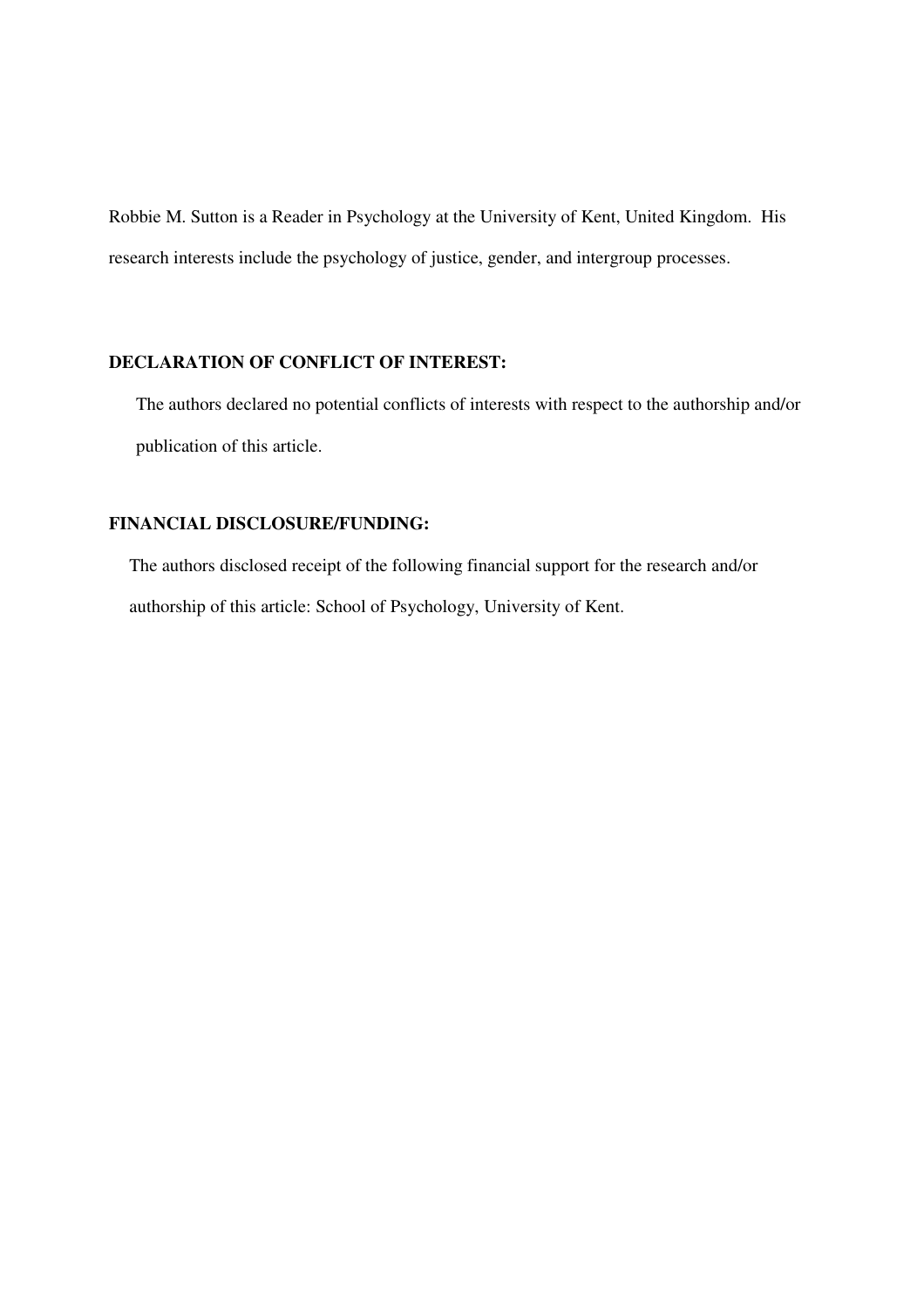#### **Dead and Alive: Beliefs in Contradictory Conspiracy Theories**

## **Abstract:**

Conspiracy theories can form a monological belief system: a self-sustaining worldview comprised of a network of mutually supportive beliefs. The present research shows that even endorsement of mutually incompatible conspiracy theories are positively correlated. In Study 1  $(n = 137)$ , the more participants believed that Princess Diana faked her own death, the more they believed that she was murdered. In Study 2 ( $n = 102$ ), the more participants believed that Osama Bin Laden was already dead when U.S. special forces raided his compound in Pakistan, the more they believed he is still alive. Hierarchical regression models showed that mutually incompatible conspiracy theories are positively associated because both are associated with the view that the authorities are engaged in a cover-up (Study 2). The monological nature of conspiracy belief appears to be driven not by conspiracy theories directly supporting one another, but by broader beliefs supporting conspiracy theories in general.

## **Article text:**

A conspiracy theory is defined as a proposed plot by powerful people or organizations working together in secret to accomplish some (usually sinister) goal (Coady, 2006; Douglas & Sutton, 2008; Goertzel, 1994). Popular contemporary examples include the theory that the 9/11 attacks were planned and carried out by elements within the American government (Kay, 2011) and the belief that evidence of a causal link between autism and childhood vaccination is being suppressed by an unscrupulous medical industry (Goertzel, 2010). Conspiracy theories are not by definition false; indeed, many real conspiracies have come to light over the years. Suspicions of President Nixon's involvement in a burglary at the headquarters of the Democratic National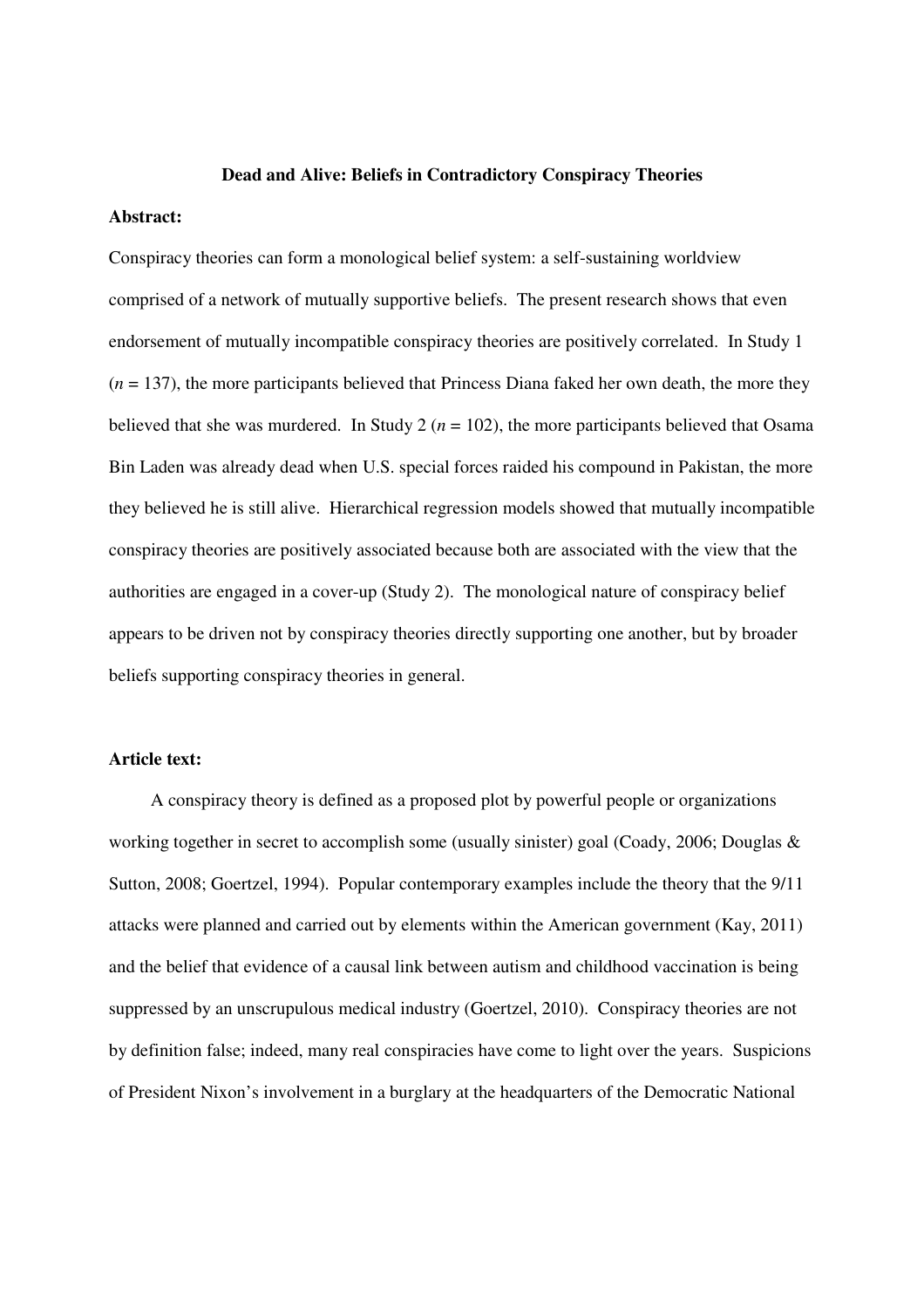Committee began as a seemingly outlandish conspiracy theory, but turned out to be true (Bale, 2007). However, conspiracy beliefs, even when wrong, are notoriously resistant to falsification, and can take on the appearance of a "degenerating research program" (Clarke, 2002, p. 136), with new layers of conspiracy being added to rationalize each new piece of disconfirming evidence.

Spurred in part by the growth of new media, conspiracism has become a major subcultural phenomenon. This shift has not gone unnoticed in academia. In recent decades there has been an explosion of research into the psychology of belief in conspiracy theories. Much of this research interest has focussed on the individual correlates of conspiracy belief, but perhaps the most consistent finding in the work on the psychology of conspiracy theories is that belief in a particular theory is strongly predicted by belief in others – even ostensibly unrelated ones (Douglas & Sutton, 2008; Goertzel, 1994 ; Swami, Chamorro-Premuzic, & Furnham, 2010; Swami et al., 2011). For instance, someone who believes that the American government was behind the 9/11 attacks is very likely to also believe that Princess Diana was deliberately assassinated. One proposed explanation for this connection is that beliefs in conspiracy theories somehow support one another (Goertzel, 1994). Even though the perpetrators may be different in each case, the fact that one massive, sinister conspiracy could be successfully executed in near-perfect secrecy suggests that many such plots are possible. Over time, the view of the world as a place ruled by conspiracies can lead to conspiracy becoming the default explanation for any given event – a unitary, closed-off worldview in which beliefs come together in a mutually supportive network known as a *monological belief system* (Goertzel, 1994; Clarke, 2002; Swami et al., 2010; Swami et al., 2011).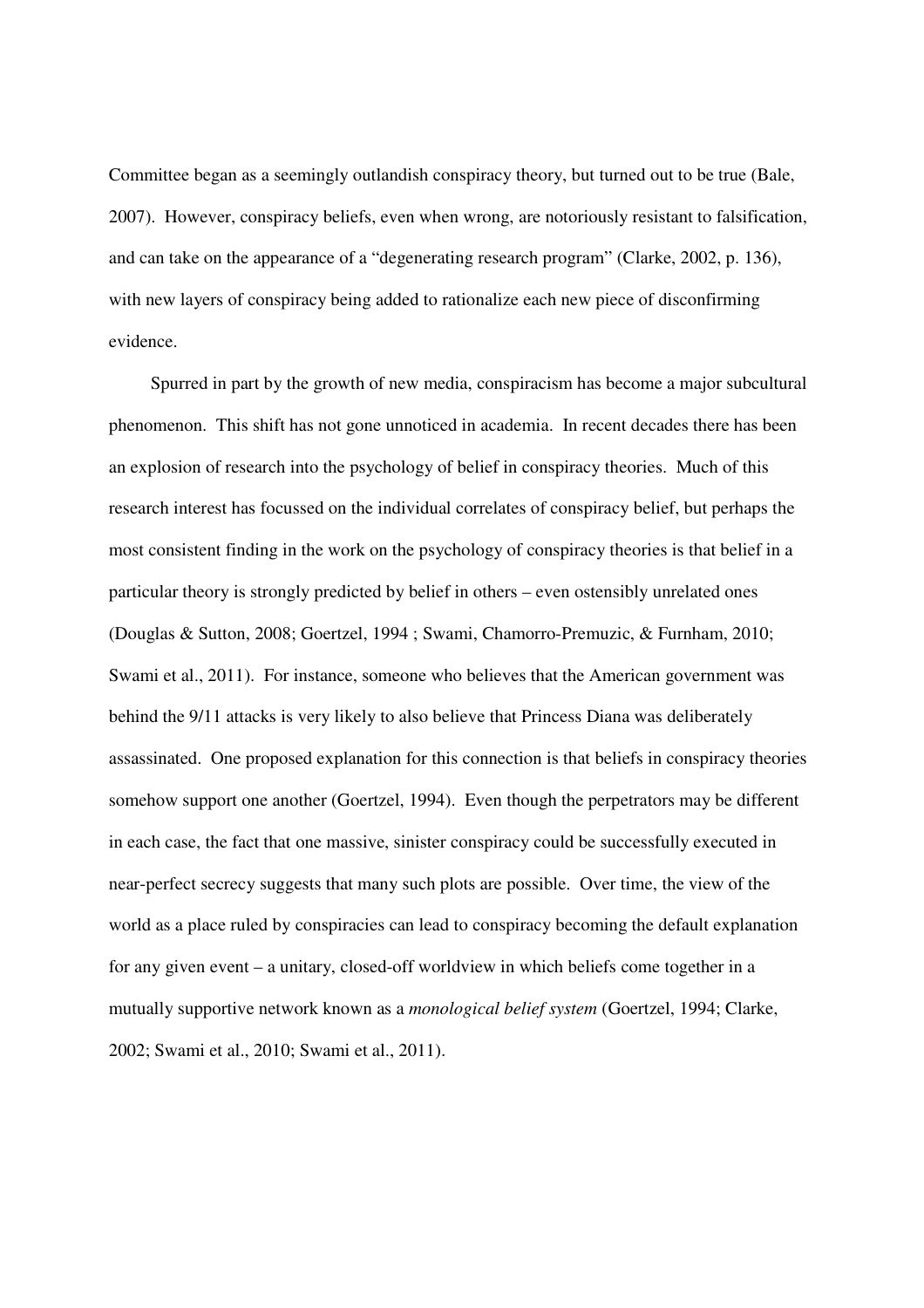However, some conspiracy theories emphatically do not support one another; indeed, many provide mutually contradictory explanations for the same event. These contradictions among conspiracy theories are the focus of the present article. For instance, the theories surrounding the death of Princess Diana vary widely; some claim that she was killed by MI6, others allege that she was killed by Mohammed al-Fayed's business enemies, still others that she faked her own death. How does a conspiracy-believing observer reconcile the presence of these competing, mutually contradictory accounts? If beliefs in conspiracy theories are correlated with one another because the theories are in direct agreement, one would not expect reliable correlations between beliefs in theories that are mutually exclusive.

In the present research, we seek to determine whether the coherence of the conspiracist belief system is driven not by direct relationships among individual theories, but by agreement between individual theories and higher-order beliefs about the world. For instance, the idea that authorities are engaged in motivated deception of the public would be a cornerstone of conspiracist thinking due to its centrality in conspiracy theories. Someone who believes in a significant number of conspiracy theories would naturally begin to see authorities as fundamentally deceptive, and new conspiracy theories would seem more plausible in light of that belief (Read, Snow and Simon, 2003; Simon, Snow, & Read, 2004). Indeed, the two conspiracy theories mentioned above – an autism/vaccine connection and 9/11 as an inside job – both revolve around that central proposition. Likewise, whether one believes that Princess Diana was killed by MI6 or Mohammed Al-Fayed's business enemies, belief in a cover-up would support (and be supported by) both theories. In spite of that, the two theories contradict each other. Would it be possible for their contradiction to be overruled by their coherence with a broader conspiracist worldview, such that they display a positive correlation in endorsement?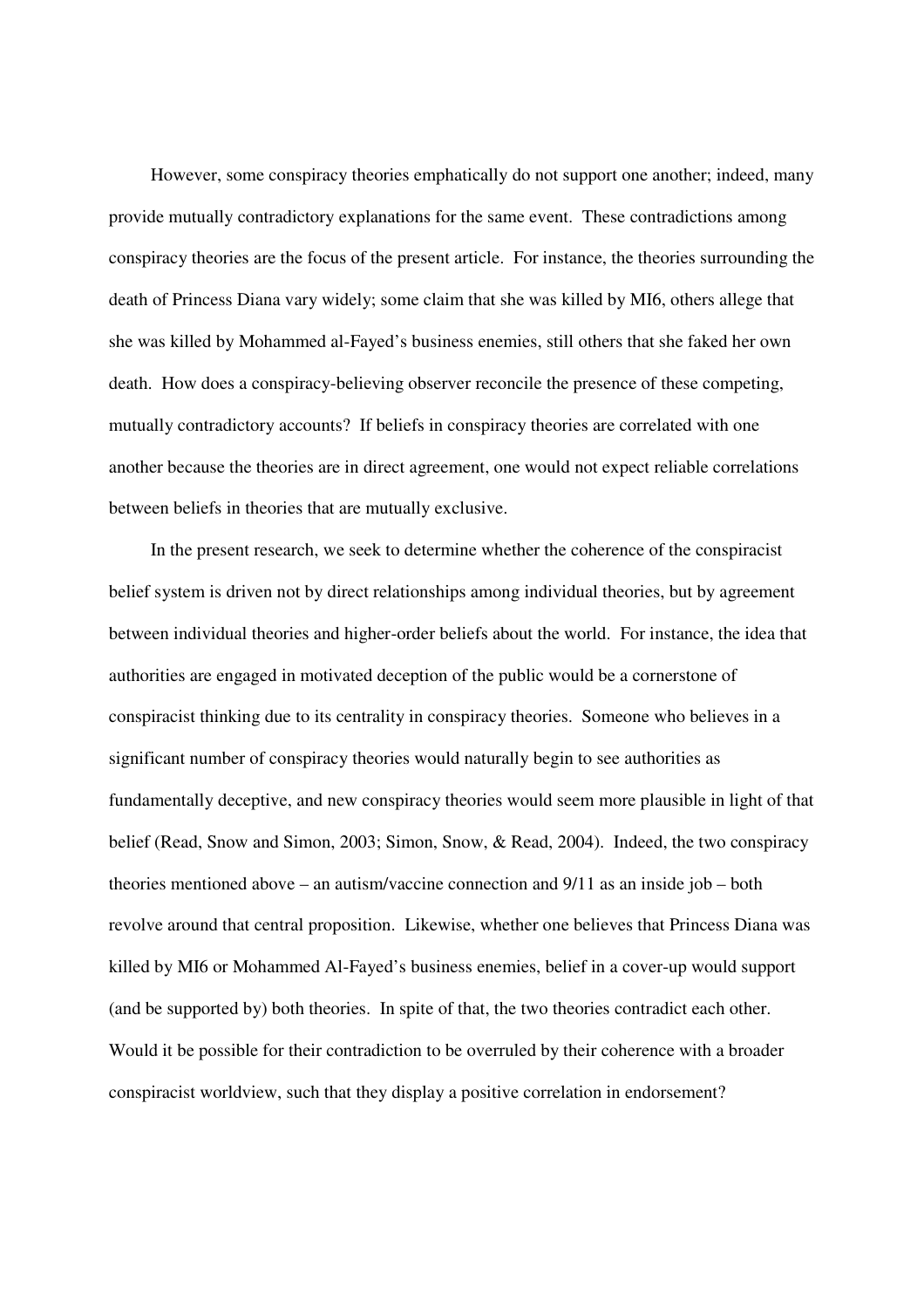Some literature on stereotyping suggests that coherence with strongly held worldviews may well be sufficient to overwhelm contradictions between individual beliefs. Adorno (1954) found strong positive correlations in endorsement between contradictory negative stereotypes of Jews, such that highly prejudiced participants found them to be both too isolated from the rest of society and too eager to participate in it. Adorno proposed that this paradoxical perception has its roots in "a relatively blind hostility which is reflected in the stereotypy, self-contradiction, and destructiveness" of anti-Jewish stereotyping (p. 76). In spite of their contradictory nature, both stereotypes drew enough credibility from their one common element – a negative perception of Jewish people – to end up with a strong positive association. The same may well be true of contradictory conspiracy theories; conspiracy advocates' distrust of official narratives may be so strong that many alternative theories are simultaneously endorsed in spite of any contractions between them.

The phenomenon of global coherence overruling local contradictions is perhaps best understood in the context of Thagard's (1988) explanatory coherence model of social inference. Explanatory coherence theory characterizes explanations and pieces of evidence about actors and events as either coherent or incoherent with one another. These elements are represented by nodes in a connectionist network. Activation flows from evidence nodes and higher-order knowledge structures (Read, 1987) to the various explanations, which in turn excite or inhibit one another depending on whether they are mutually coherent or contradictory. This process of excitation and inhibition continues until the system reaches a stable equilibrium, at which point the highly activated explanations are accepted and those with little activation are discarded. Activation has been shown to flow the other way, as well: not only do evidence and higher-order knowledge structures change one's perception of explanations, emerging conclusions in the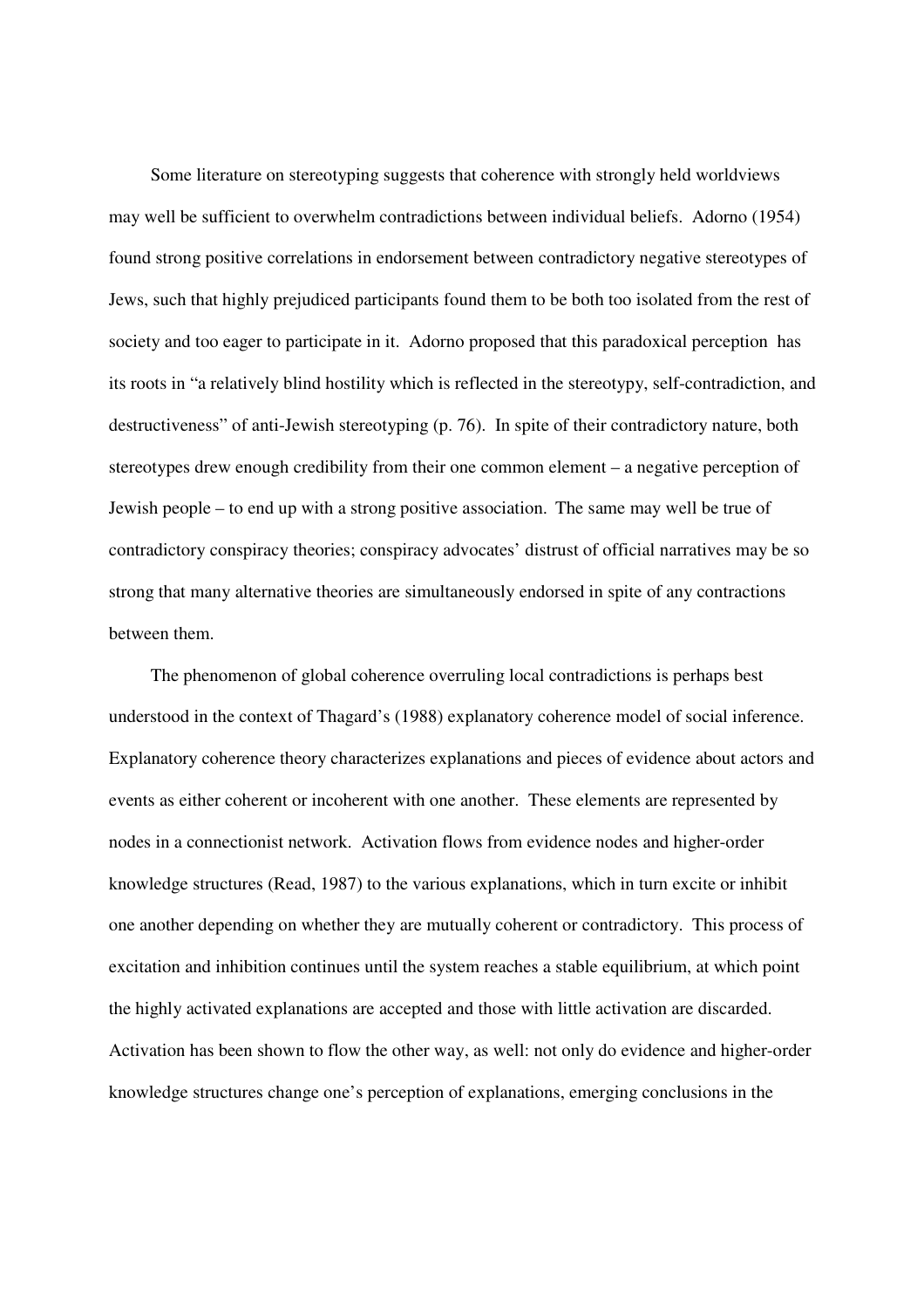network also change perceptions of evidence and alter broad worldviews (Read & Miller, 1993; Read et al., 2003).

For instance, imagine that someone is heavily invested in conspiracism and strongly believes in a wide variety of different conspiracy theories. A view of authority as fundamentally deceptive is coherent with all of these theories, and as such draws activation from them until it becomes a strongly held belief in itself. When a novel conspiracy theory is presented, it immediately seems more credible because it agrees with this now strongly held view and disagrees with the officially endorsed narrative. Such higher-order beliefs may be so strongly held that any conspiracy theory that stands in opposition to the official narrative will gain some degree of endorsement from someone who holds a conspiracist worldview, even if it directly contradicts other conspiracy theories that they also find credible. In other words, a natural consequence of the explanatory coherence approach to social explanation is an instantiation of the principle "the enemy of my enemy is my friend."

Indeed, this is a principle found explicitly in Heider's (1958) theory of psychological balance, which shares a considerable common ground with explanatory coherence. In balance theory, perceptions of an object or social actor are affected by its relationship with other actors about which opinions already exist. For instance, people's evaluations of a novel product endorsed by a known celebrity are more positive if they view the celebrity positively, or more negative if their views of the celebrity are negative. In the case of conspiracy theories, we propose that a similar mechanism is at work: officials are seen as deceptive, perhaps even actively malevolent, so any explanation that they endorse is at a disadvantage, while alternative explanations are more credible from the start. Explanatory coherence has been shown to naturally instantiate many of the Gestalt principles on which balance theory is based (Read et al.,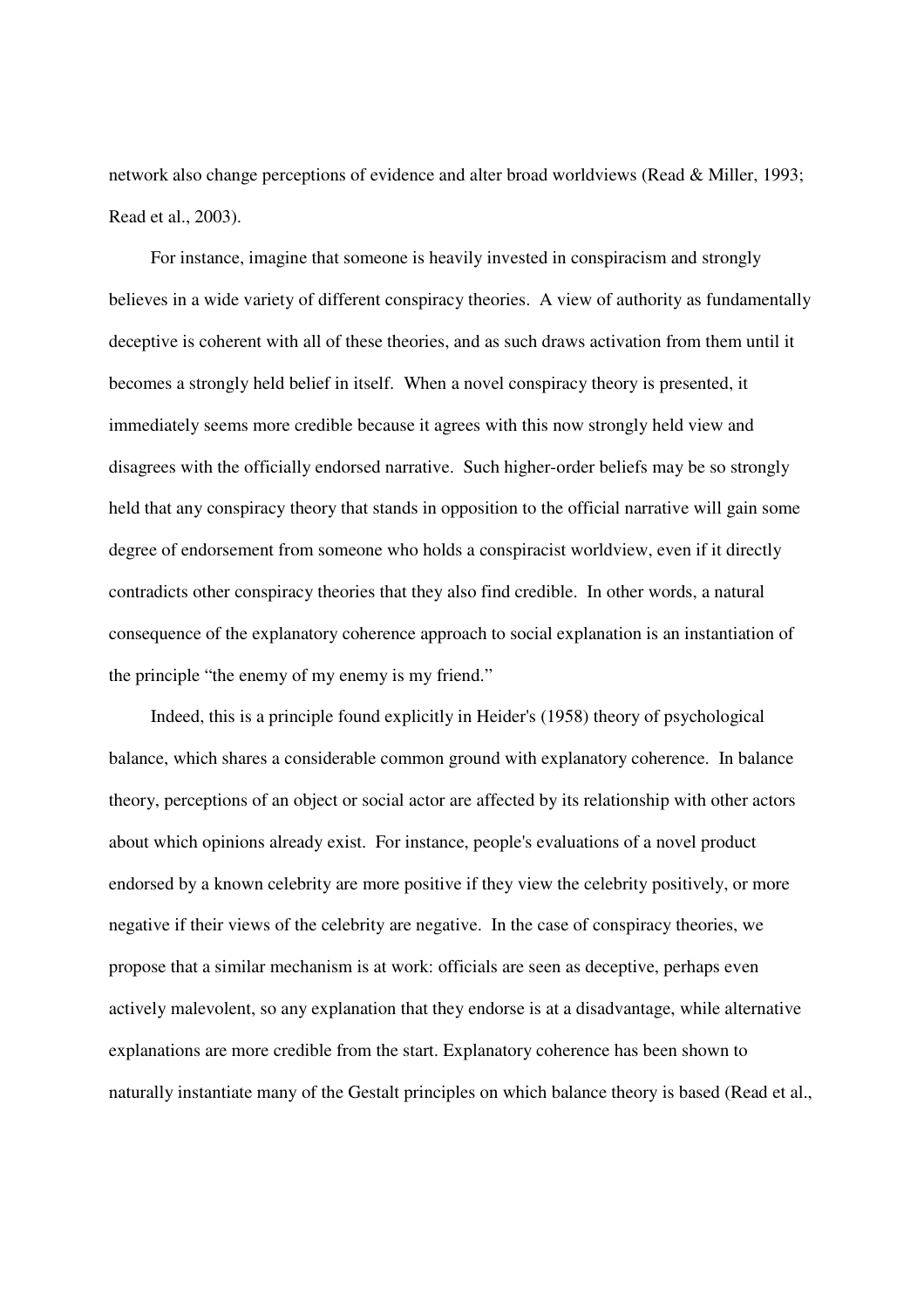2003), and others have noted the applicability of balance theory to the study of conspiracy belief, such as Inglehart (1987).

Thus, we predict that for someone with a conspiracist worldview, nearly any theory that assumes deception by officialdom in its explanation for a world event and stands in opposition to the "mainstream" account will garner some agreement. This relationship may hold even to the point that people who believe in a world governed by conspiracy are likely to endorse contradictory conspiracy theories about the same topic. Just as Adorno (1954) found positive correlations in endorsement of contradictory stereotypes, we expect to see positive relationships between endorsement of contradictory conspiracy theories about the same event. For example, the more that participants believe that a person at the centre of a death-related conspiracy theory, such as Princess Diana or Osama Bin Laden, is still alive, the more they also tend to believe that the same person was killed, so long as the alleged manner of death involves deception by officialdom.

## Study 1

We first elected to examine the relationship between contradictory conspiracy theories regarding the same event by asking about several rival accounts of Princess Diana's death.

#### Method

#### *Participants*

One hundred thirty seven undergraduate psychology students (83% female, mean age 20.4) were recruited from a second-year research methods class at a British university. Participation was voluntary and no compensation was given.

## *Materials and Procedure*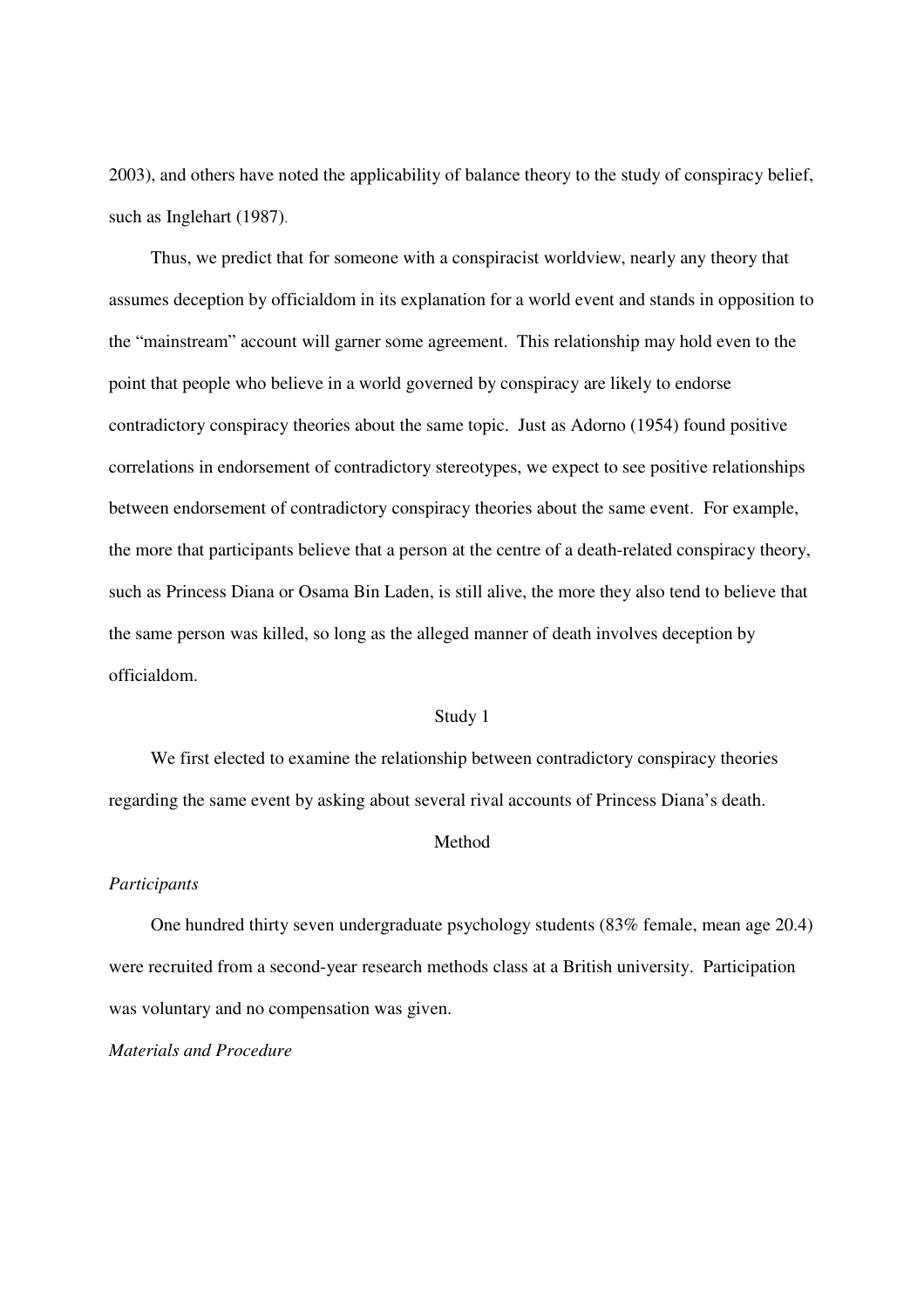For the purposes of the present study, we used the conspiracy theory belief scale used by Douglas & Sutton (2011). The questionnaire was 17 items long and used a 7-point Likert scale  $(1 = "strongly disagree," 7 = "strongly agree,")$ , to ascertain participants' agreement with a variety of different conspiracy theories. These included 9/11 as an inside job, global warming as a hoax by scientists and politicians, and the idea of a fake moon landing. Crucially, there were five items regarding the death of Princess Diana (Douglas & Sutton, 2008; 2011;  $\alpha = .83$ ):

- 1. One or more rogue "cells" in the British secret service constructed and carried out a plot to kill Diana
- 2. There was an official campaign by MI6 to assassinate Diana, sanctioned by elements of the establishment
- 3. Diana faked her own death so that she and Dodi could retreat into isolation
- 4. Business enemies of Dodi and his father Mohammed Al-Fayed assassinated Dodi, with the death of Diana a cover-up for the operation
- 5. Diana had to be killed because the British government could not accept that the mother of the future king was involved with a Muslim Arab

Not all of these items are mutually contradictory. Diana might conceivably have learned of a plot to kill her and faked her own death in response, so #3 and #2 do not necessarily contradict one another. #1 and #2 differ in the degree to which the operation to kill Diana was officially sanctioned, and not all participants would necessarily pick up on that difference. Likewise, #5 indicates the existence of a plot to kill Diana but does not specify whether it was successful, so it does not explicitly contradict any of the other theories. However, there are some unambiguous contradictions. #1, #3, and #4 all propose different accounts of Diana's apparent death: either she was killed by a rogue cell of the British secret service (#1) or by business rivals of the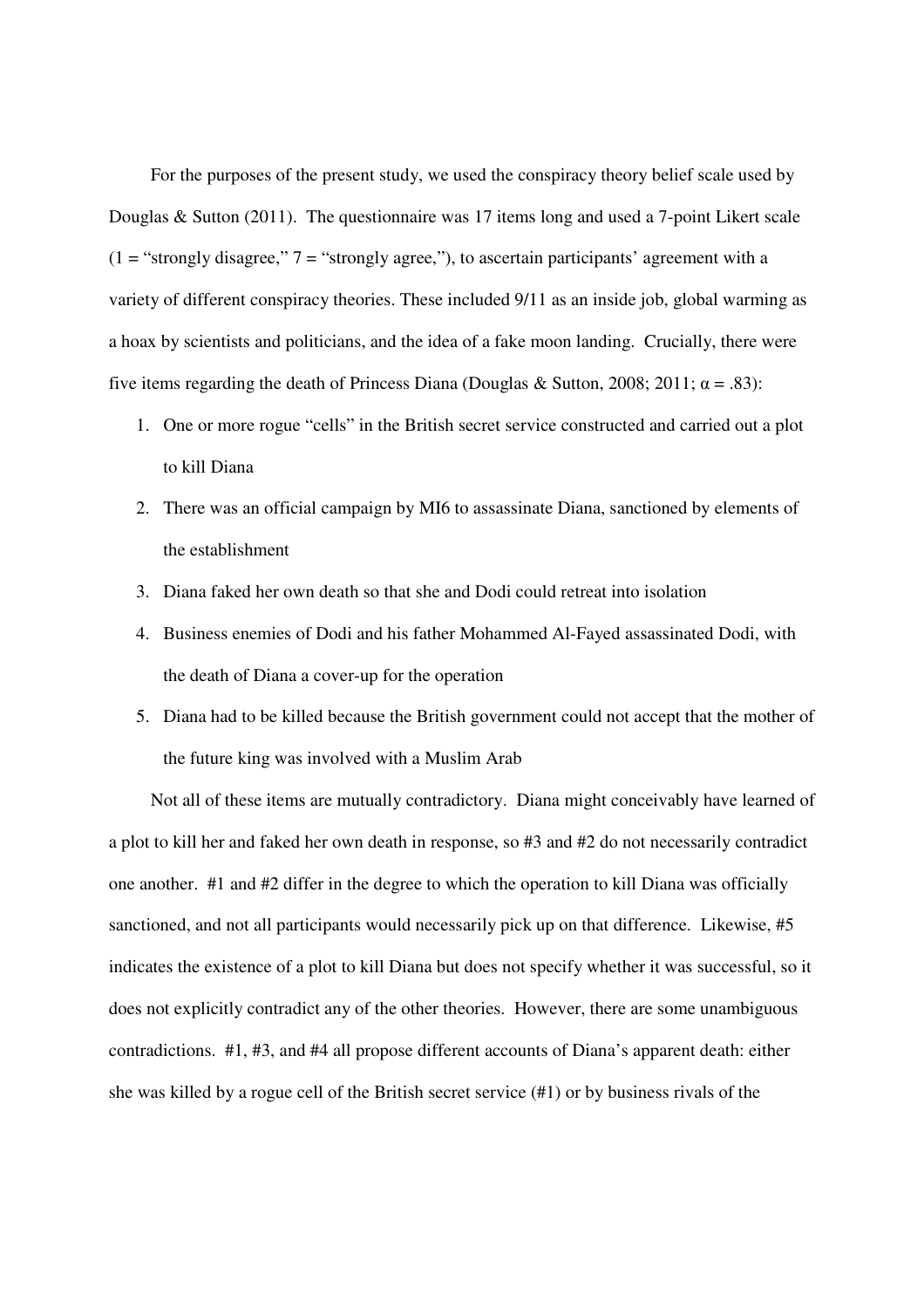Fayeds (#4), or she faked her own death (#3). These three theories are mutually incompatible, and will be the focus of analysis in the present study.

## Results & Discussion

 We first performed an exploratory principal components analysis to investigate the factor structure of the scale. Based on a scree plot, we extracted two unrotated factors which together accounted for 46.9% of scale variance. All items had loadings of at least .35 on the first factor in the unrotated solution, suggesting that it represents generic conspiracy belief; the second factor drew loadings only from the five items concerning climate change conspiracy theories, and thus appears to be related to beliefs in these conspiracies in particular.

 In line with this factor structure, and with previous findings of high correlations among beliefs in different conspiracy theories, the scale showed reasonable reliability ( $\alpha = .78$ ). Most of the questions were significantly correlated with one another despite covering different topics; for instance, a belief that a rogue cell of MI6 was responsible for Diana's death was correlated with belief in theories that HIV was created in a laboratory  $(r = .39)$ , that the moon landing was a hoax ( $r = .34$ ), and that governments are covering up the existence of aliens ( $r = .23$ ) (all  $ps <$ .01). In line with this general pattern, there was a network of significant positive relationships among the majority of the Princess Diana conspiracy theories (see Table 1). People who believed that Diana faked her own death were marginally more likely to also believe that she was killed by a rogue cell of British Intelligence  $(r = .15, p = .075)$  and significantly more likely to also believe that she was killed by business enemies of the Fayeds ( $r = .25$ ,  $p = .003$ ). Similarly, participants who found it likely that the Fayeds' business rivals were responsible for the death of Diana were highly likely to also blame a rogue cell  $(r = .61, p < .001)$ .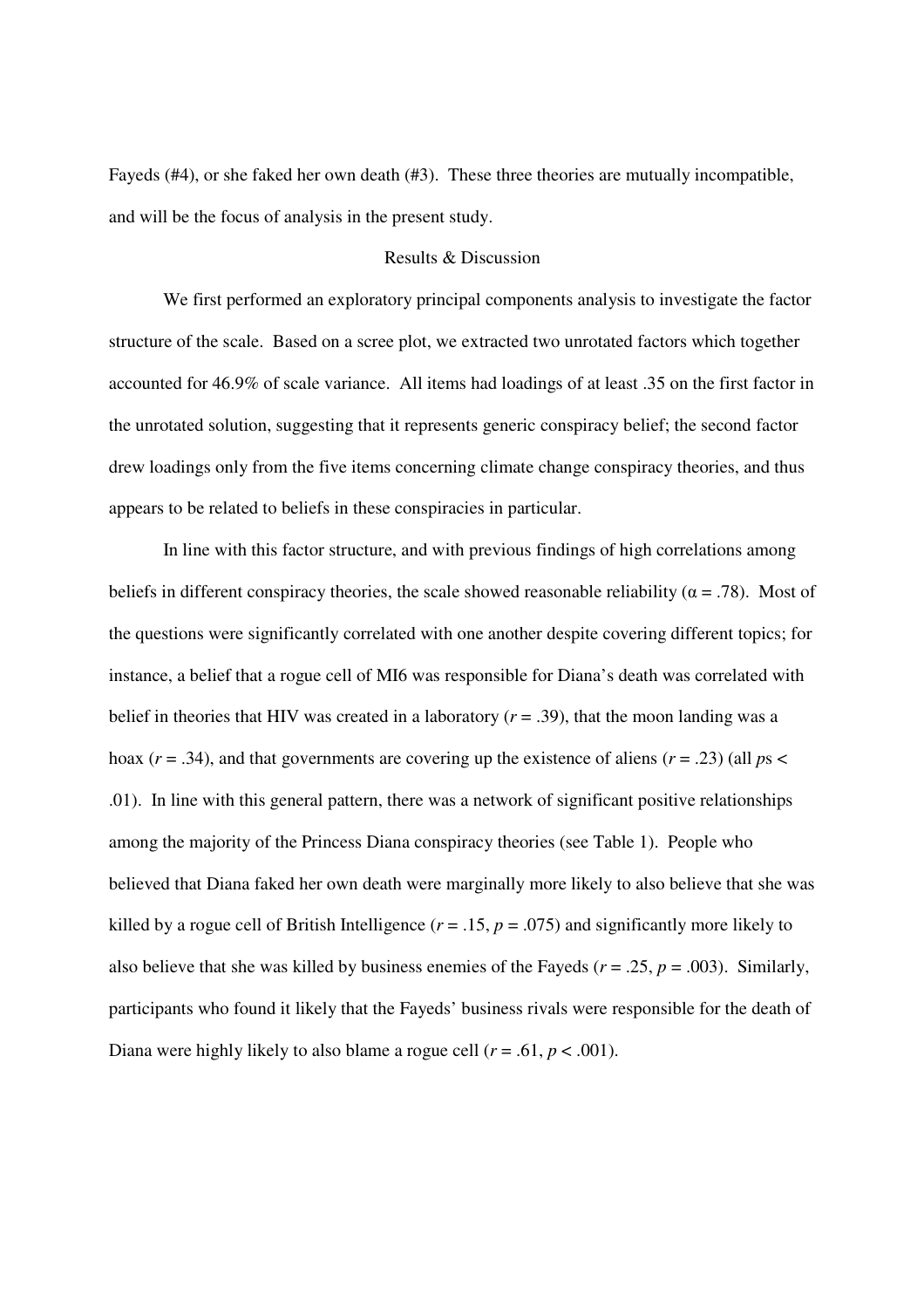As can be seen in Table 1, the correlations in endorsement with the idea that Diana faked her own death appear much lower than the rest, to the point that the only non-significant correlation involves that theory. We believe this to be due to a floor effect rather than any sort of response to contradiction; endorsement of the faked-own-death theory was extremely low in this sample, with a mean of only 1.52 on a 7-point scale. This level of endorsement was significantly lower than that of the other theories, for which agreement ranged from 2.51 (business rivals) to 2.98 (rogue cell) (all *p*s < .001). As an alternative approach to the relationship between the faked-death theory and the rogue cell theory, we dichotomized responses to the faked-death item, comparing those who gave the lowest possible response with those who responded more positively. In accordance with the general pattern of results, participants who strongly disagreed with the faked-death theory showed a lower level of agreement with the rogue cell theory (*M =*  2.75) than those who responded otherwise  $(M = 3.47; t(134) = -2.56, p = .01)$ .

 In line with our hypothesis, the results show mostly clear positive correlations in endorsement of contradictory conspiracy theories. Intuitively, this does not make sense. One would think that there ought to be a *negative* correlation between beliefs in contradictory accounts of events – the more one believes in a particular theory, the less likely rival theories will seem. One possible alternative explanation for these results is acquiescence bias: participants may have simply replied in the same way to every question, resulting in positive correlations across the scale regardless of the questions' content. However, the scale included a reverse-coded Diana conspiracy item which read, "The death of Princess Diana was an accident." Contrary to the acquiescence hypothesis, this item was consistently negatively correlated with the rest of the scale, most notably  $r = -0.75$  with the rogue-cell item and  $r = -0.65$ with the MI6 item (both  $ps < .001$ ).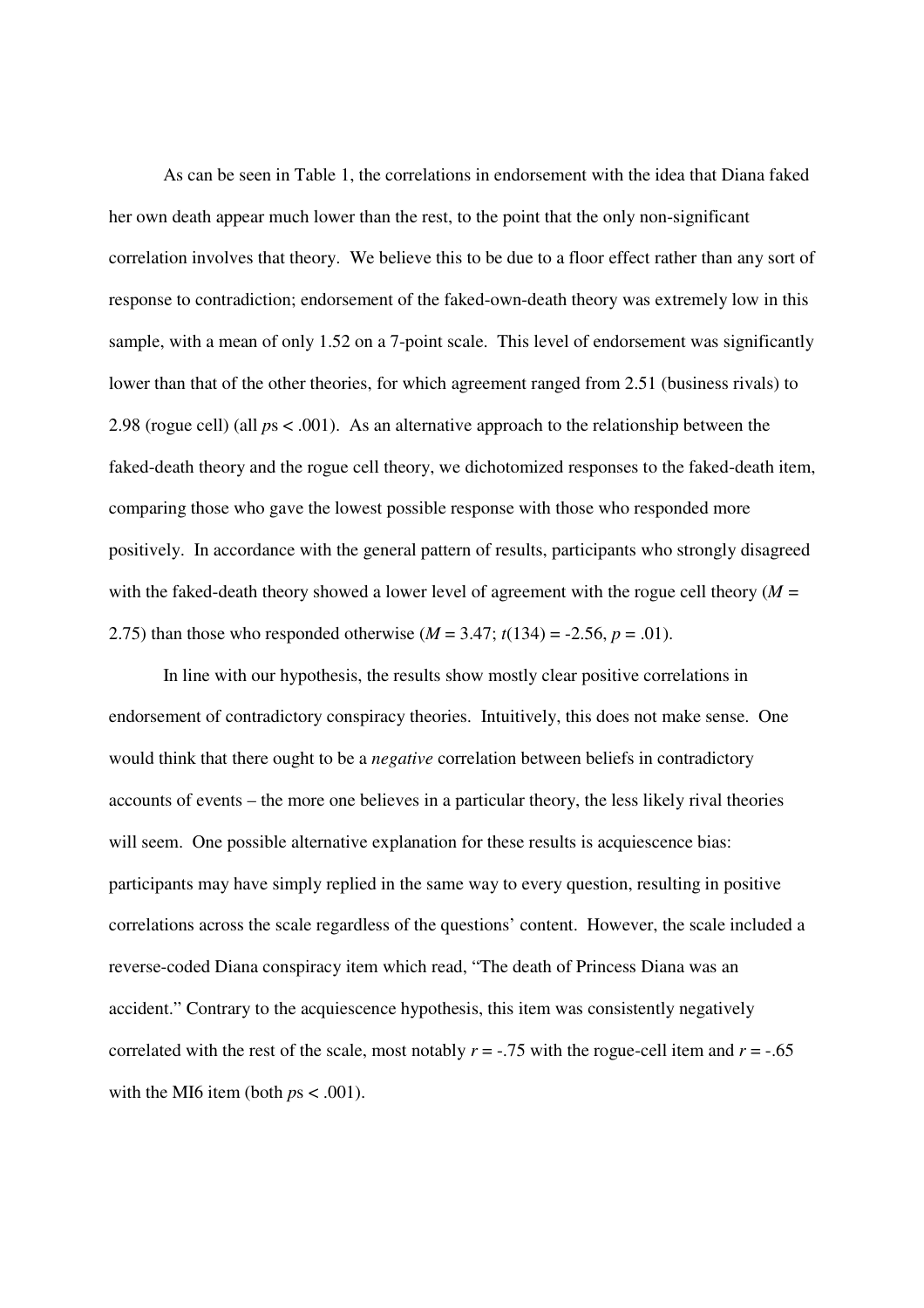These results suggest that those who distrust the official story of Diana's death do not tend to settle on a single conspiracist account as the only acceptable explanation; rather, they simultaneously endorse several contradictory accounts. In Study 2, we set out to conceptually replicate these findings in another setting, and also to ask why mutually contradictory conspiracy theories are simultaneously endorsed.

#### Study 2

On May  $2<sup>nd</sup>$ , 2011, it was reported in the news media that Osama bin Laden had been killed in an American raid on a compound in Abbottabad, Pakistan. Conspiracy theories alleging that bin Laden had not actually been killed in the raid immediately started to propagate throughout the Internet and traditional media, mostly. Proponents claimed that their suspicions were aroused by several actions of the Obama administration, including a refusal to release pictures of bin Laden's body and the decision to bury him at sea shortly after the raid.

The conspiracy theories surrounding the death of Osama bin Laden can be divided into two major categories: those that propose he was already dead at the time of the raid, and those that propose he is still alive (Kingsley & Jones, 2011). The former seems to have currency among the 9/11 conspiracist Truth Movement; many "Truthers" allege that bin Laden died in 2000 or even earlier, and his video appearances since then were in fact staged productions made with a body double. The latter theory varies; some people believe that he is still at large, while others think that he was captured alive and is being secretly held for interrogation by the CIA. Naturally, these two theories are irreconcilable; bin Laden cannot be both alive and dead at the same time. However, as in Study 1, we predicted that belief in the two conspiracy theories would be positively correlated.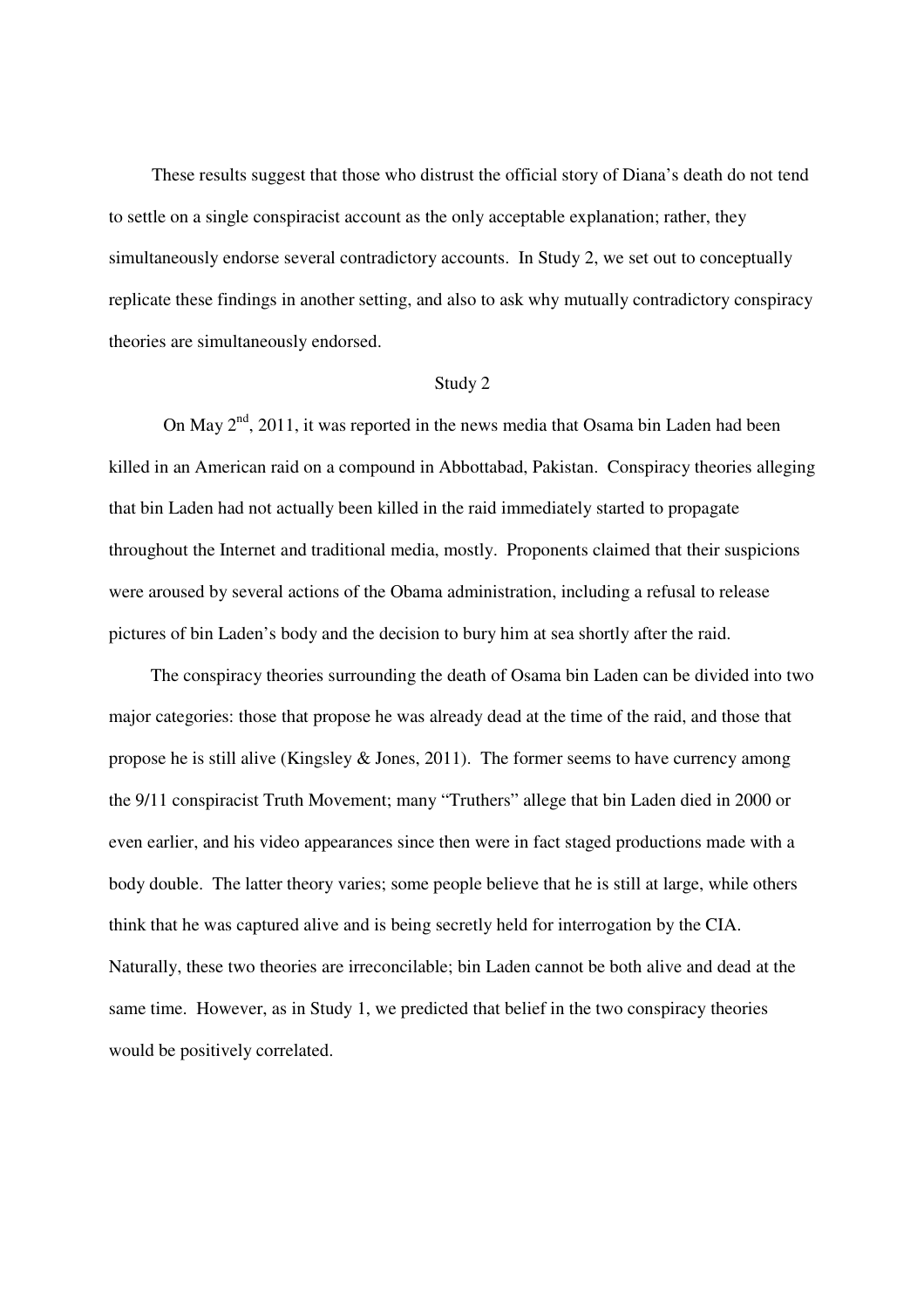Further, in order to test the idea that perceived deception by authorities underlies the positive correlation between contradictory conspiracy theories, we asked participants to what degree they found the American government's actions surrounding the raid to be suspicious and indicative of a cover-up. This was intended to operationalize the central principle of conspiracism outlined above: the idea that authorities are engaged in motivated deception. If belief in a cover-up is indeed responsible for the positive association between contradictory conspiracy theories, controlling for it should cause the correlation between the contradictory theories to disappear.

#### Method

#### *Participants*

One hundred two undergraduate students (58% female, mean age 21) at a British university were recruited to participate in the study between one and six weeks after the announcement of bin Laden's death. In exchange for their participation they received a randomized prize of either a snack or a small monetary reward of GB£1.00 or 2.00 (~US\$1.50 or 3.00).

# *Materials and Procedure*

 Participants were directed to read a brief summary of the official story of Osama bin Laden's death, including the details regarding the refusal to release pictorial evidence and the burial at sea, followed by a short paragraph explaining that some people doubt the official story. They were then asked about their opinion of the official story, followed by three conspiracy items:

- 1. Osama bin Laden was killed in the American raid.
- 2. Osama bin Laden is still alive.
- 3. When the raid took place, Osama bin Laden was already dead.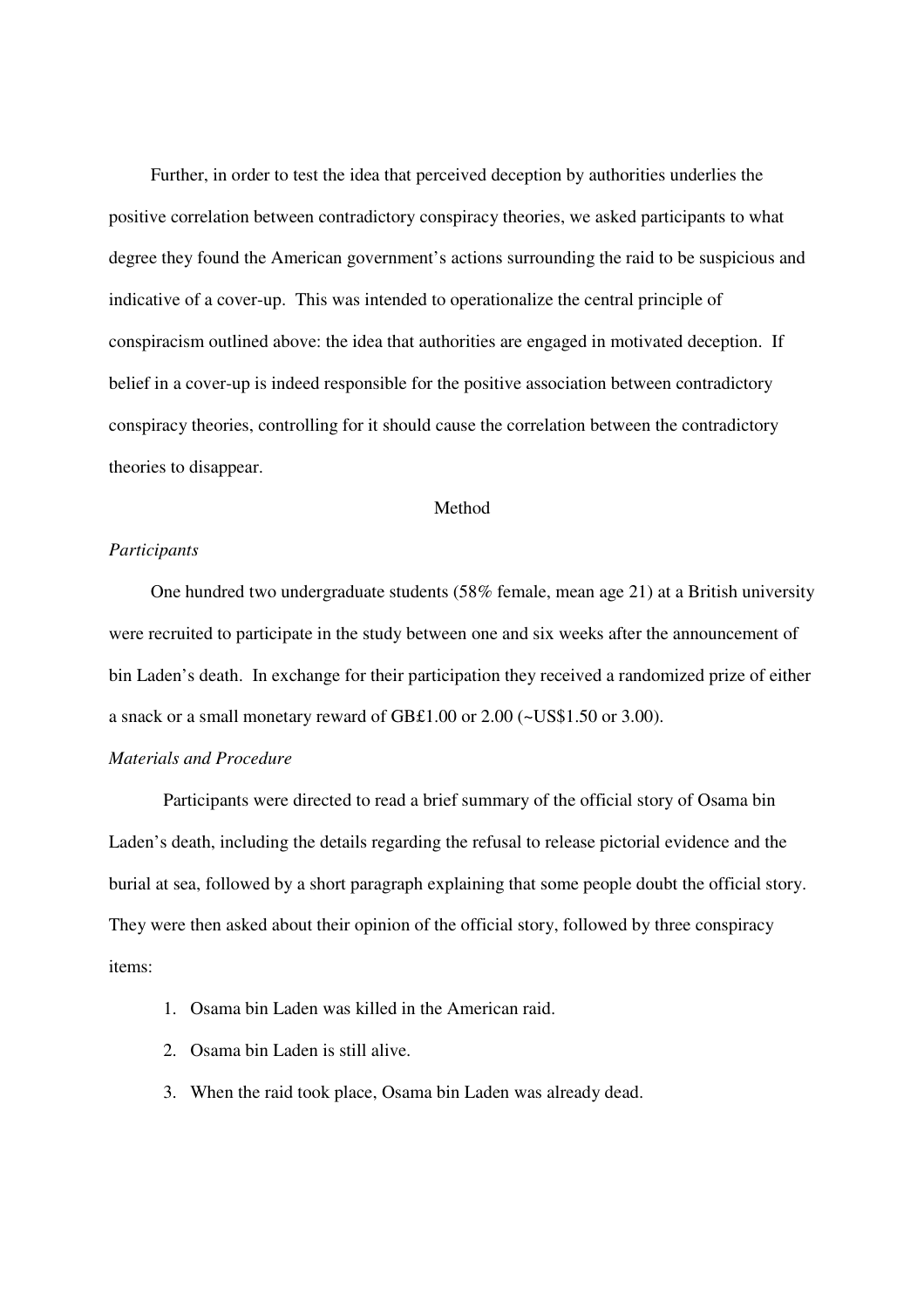4. The actions of the Obama administration indicate that they are hiding some important or damaging piece of information about the raid.

Each of these statements was followed by a series of questions based on the composite endorsement measure used by Douglas and Sutton (2011). This asked participants to rate their agreement with each statement on a scale from 1 ("strongly disagree") to 6 ("strongly agree"), as well as to what degree they found the statements plausible, convincing, worth considering, and coherent, again on a scale from 1 ("not at all") to 6 ("very much"). These ratings were then averaged to obtain a composite measure of endorsement for each statement ( $\alpha$  > .87 for each statement). While the original measure used by Douglas and Sutton also asked participants to judge the interestingness of each statement, there is no contradiction in finding two rival theories equally interesting, so we excluded interestingness from the present study in order to avoid artificially inflating the relevant correlations.

## Results & Discussion

The idea that bin Laden was killed in the raid enjoyed a high level of endorsement  $(M =$ 5.00, *SD* = 1.19), indicating a fairly high level of trust in the official story, though participants on average found the Obama administration's actions to be suspicious  $(M = 4.74, SD = 1.41)$ . Participants seemed less likely to endorse the idea that bin Laden is still alive ( $M = 3.05$ ,  $SD =$ 1.39) or was already dead ( $M = 3.19$ ,  $SD = 1.39$ ). In a replication of our Study 1 result, a correlational analysis revealed a significant positive correlation between composite endorsement ratings of the two contradictory conspiracy theories,  $r = .21$ ,  $p = .04$ .

We next examined the contribution of belief in a cover-up to the positive relationship between the two contradictory theories using a hierarchical multiple regression analysis. Endorsement of the cover-up item significantly predicted endorsement of the "bin Laden is still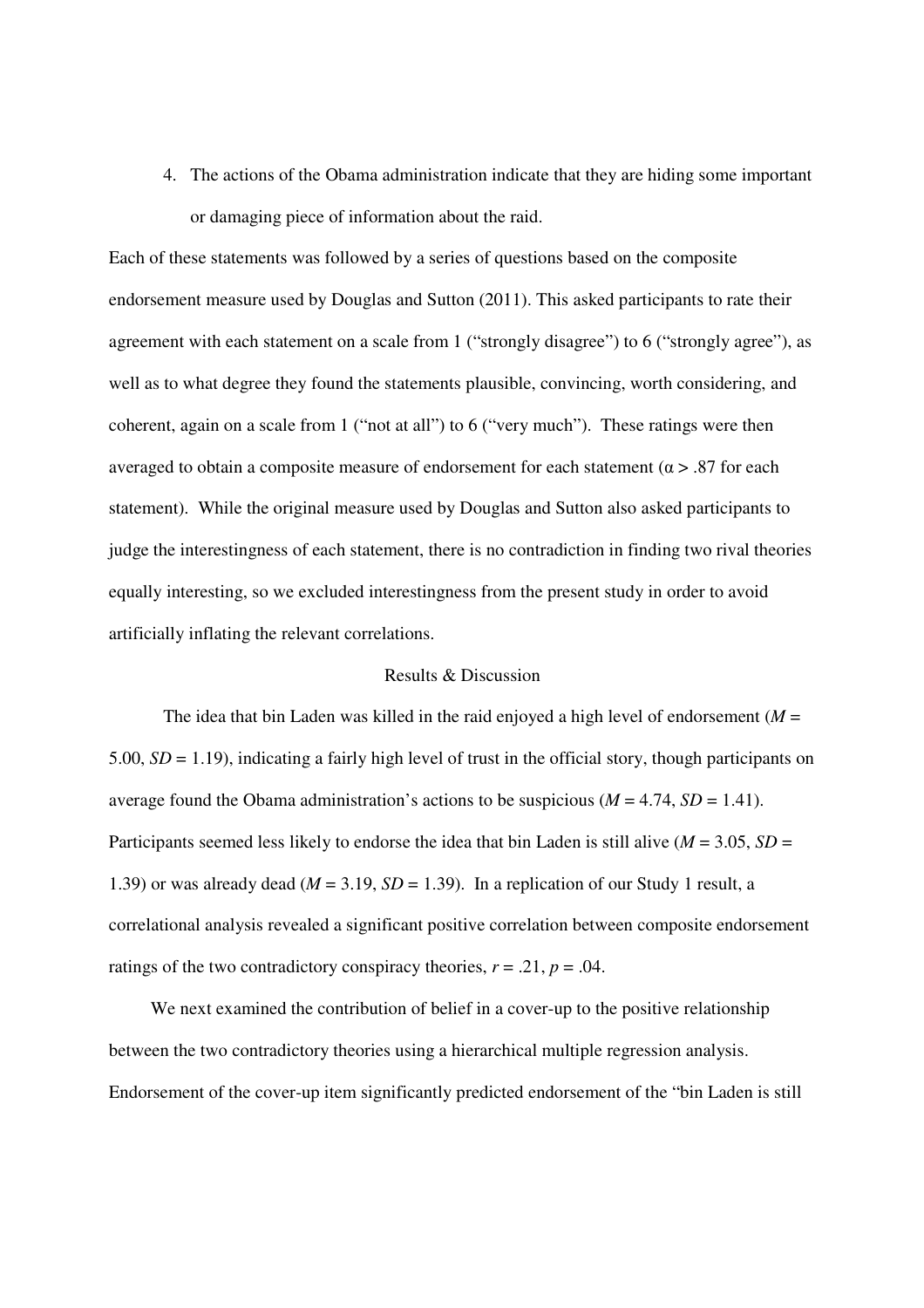alive" theory,  $\beta = .373$ ,  $t(97) = 4.04$ ,  $p < .001$  (the same was true of the already-dead theory,  $\beta =$ .346,  $t(97) = 3.63$ ,  $p < .001$ ). Adding endorsement of the contradictory theory "bin Laden was already dead" to the regression equation, however, explained no additional variance ( $\Delta R^2$  = .006), and this theory was not itself a significant predictor,  $\beta$  = .086,  $t(96)$ = 0.86,  $p$  = .40. This indicates that the correlation in endorsement of the two contradictory theories is explainable entirely by their connection with belief in a deceptive cover-up by authority (see Figure 1). The degree to which someone believes in a cover-up helps to determine their endorsement of the official story, and of both conspiracy theories as well. This result is in line with our predictions, and supports the idea that conspiracy theories are defined not by adherence to a particular alternative account, but by opposition to the official story and a belief that deception is taking place.

#### General Discussion

 While it has been known for some time that belief in one conspiracy theory appears to be associated with belief in others, only now do we know that this can even apply to conspiracy theories that are mutually contradictory. This finding supports our contention that the monological nature of conspiracism (Goertzel, 1994; Swami et al., 2010; Swami et al., 2011) is driven not by conspiracy theories directly supporting one another, but by the coherence of each theory with higher-order beliefs that support the idea of conspiracy in general. As demonstrated in Study 2, perceived deception by authority is one such belief, and it is likely that there are many others as well. For those who hold such beliefs, the specifics of a conspiracy theory do not matter as much as the fact that it is a conspiracy theory at all.

There are strong parallels between this conception of a monological belief system and Adorno's (1954) work on prejudice and authoritarianism. In an attempt to explain the strong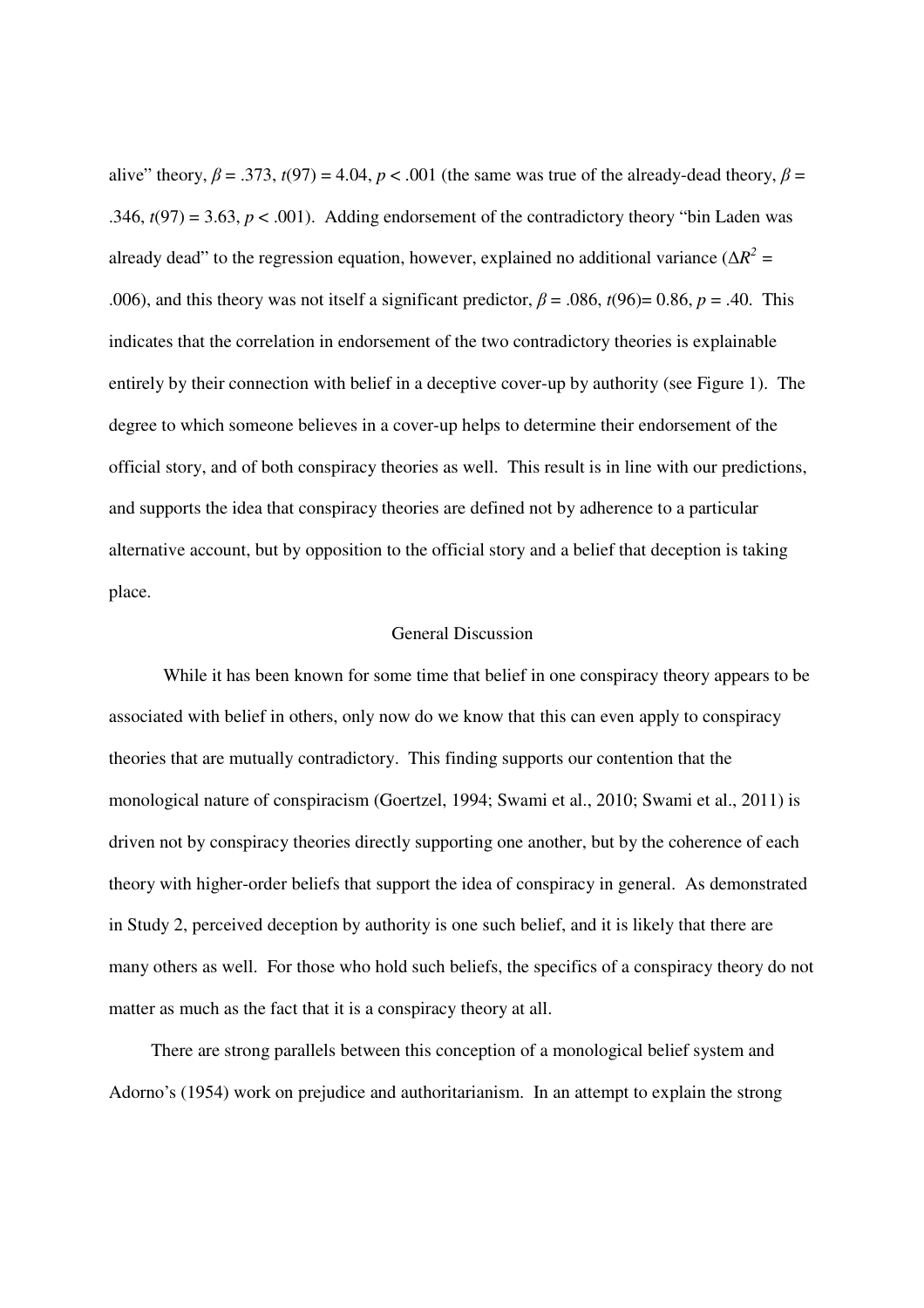positive correlations between contradictory anti-Semitic beliefs, Adorno suggested that incompatibilities between beliefs at a local level are dwarfed by coherence with broader beliefs about the world - "nuclear ideas" which "tend to 'pull in' numerous other opinions and attitudes and thus to form a broad ideological system." (p. 92). Such a system "provides a rationale for any specific idea within it and a basis for meeting and assimilating new social conditions" (p. 93). Our findings support an equivalent explanation for beliefs in contradictory conspiracy theories, with a belief in deceptive officialdom as the nuclear idea in question.

If Adorno's explanation for contradictory anti-Semitic beliefs can indeed be applied to conspiracy theories, conspiracist beliefs might be most accurately viewed as not only monological, but also ideological in nature. Just as an orthodox Marxist might interpret major world events as arising inevitably from the forces of history, a conspiracist would see the same events as carefully orchestrated steps in a plot for global domination. Conceptualizing conspiracism as a coherent ideology, rather than as a cluster of beliefs in individual theories, may be a fruitful approach in the future when examining its connection to ideologically relevant variables such as social dominance orientation and right-wing authoritarianism.

Although we have demonstrated the importance of a belief in deception by authority as an important antecedent of conspiracy belief and a partial explanation for correlations between contradictory theories, there are certainly other broad beliefs which could make a similar contribution. For instance, conspiracy theories would seem much more plausible to those with a belief in the effectiveness of intimidation and bribery. In a more abstract sense, a belief in the essential malevolence of officialdom - or in the specific malevolence of a certain powerful entity - would make many conspiracies seem more likely. The social element must not be neglected either; many conspiracy theories are associated with specific groups or even organized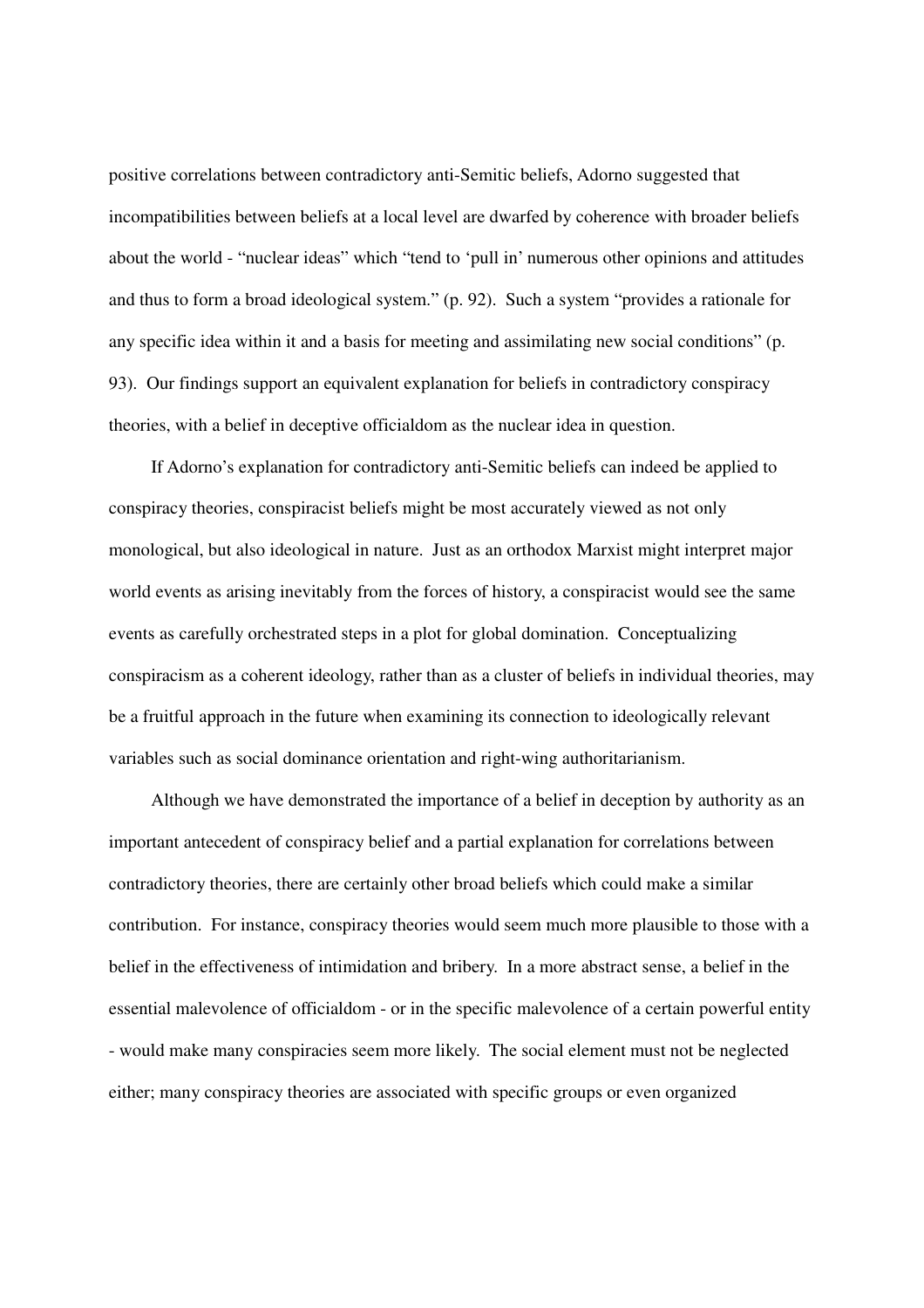movements, such as the 9/11 Truth Movement. Clarke (2007) found a trend of increasing vagueness in these modern conspiracist communities, which he characterised as a reaction to the antagonistic atmosphere of Internet discourse. Our results suggest an alternative possibility: a genuine uncertainty within individuals regarding the true nature of the conspiracy behind a particular event (beyond the fact that there was one), and a willingness to consider and even endorse mutually contradictory accounts as long as they stand in opposition to the officially sanctioned narrative. There may also be an element of self-presentation and conflict avoidance in the vagueness observed by Clarke: if multiple contradictory theories are simultaneously believed by many in a conspiracist community, endorsing one in particular is tantamount to denying the others, and may provoke a backlash. In any event, the development of conspiracy theories almost certainly owes a great deal to social engagement and discussion of alternative narratives, and the dynamics of conspiracist communities may be a fruitful avenue for future investigation with reference to previous work on opinion-based groups (e.g. Musgrove & McGarty, 2008).

Conspiracist belief systems may also be well-captured by connectionist models of social inference such as Thagard's (1989) explanatory coherence model (ECHO). ECHO has been shown to accurately predict the degree to which higher-order beliefs about social actors affect judgements of their actions as sinister or innocent, honest or deceptive (Read & Miller, 1993). However, there has been little or no investigation into the ability of ECHO to model the influence of broad worldviews. Based on the present research, one would expect that when broad beliefs are relevant to the interpretation of a particular situation, they serve as a constraint on the conclusions that are likely to be drawn from it in the same way as specific beliefs about the actors and situations involved. A conspiracist belief system consisting of many such beliefs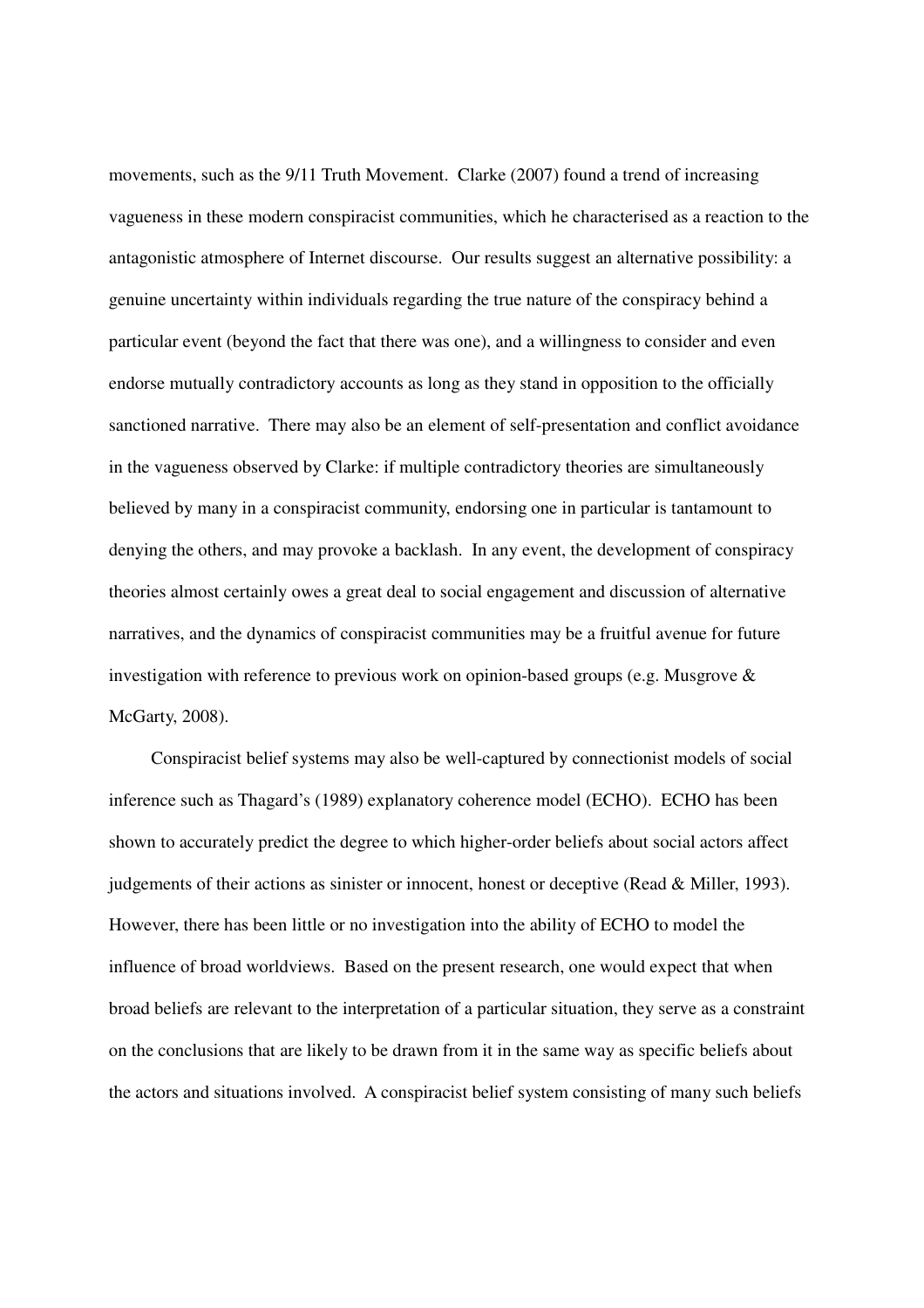would inhibit the acceptance of official narratives, but may not discriminate among several different conspiracy theories. Some might be discarded, but even contradictory theories might be simultaneously accepted. Almost any account of events which accords with the broader beliefs in question is likely to garner some endorsement by adherents of a conspiracist worldview. Modelling such a network might provide an instructive insight into the processes underlying the development of conspiracist beliefs, and of other beliefs influenced by superordinate ideological considerations.

It must be noted that not all conspiracy theories fall under the "deceptive officialdom" umbrella. Anti-Semitic conspiracy theories are a notable and historically important exception; instead of alleging abuse of power by elites, historical theories of Jewish conspiracy usually detailed supposed attempts by a minority to seize power for themselves (Graumann, 1987). It would be instructive to examine whether beliefs in such conspiracies are correlated with belief in those that fit more closely into the "deceptive officialdom" template, and if such relationships are mediated to the same degree by endorsement of that central belief.

In any case, the evidence we have gathered in the present study supports the idea that conspiracism constitutes a monological belief system, drawing its coherence from central beliefs such as the conviction that authorities and officials engage in massive deception of the public to achieve their malevolent goals. Connectivity with this central idea lends support to any individual conspiracy theory, even to the point that mutually contradictory theories fail to show a negative correlation in belief. Believing that Osama bin Laden is still alive is apparently no obstacle to believing that he has been dead for years.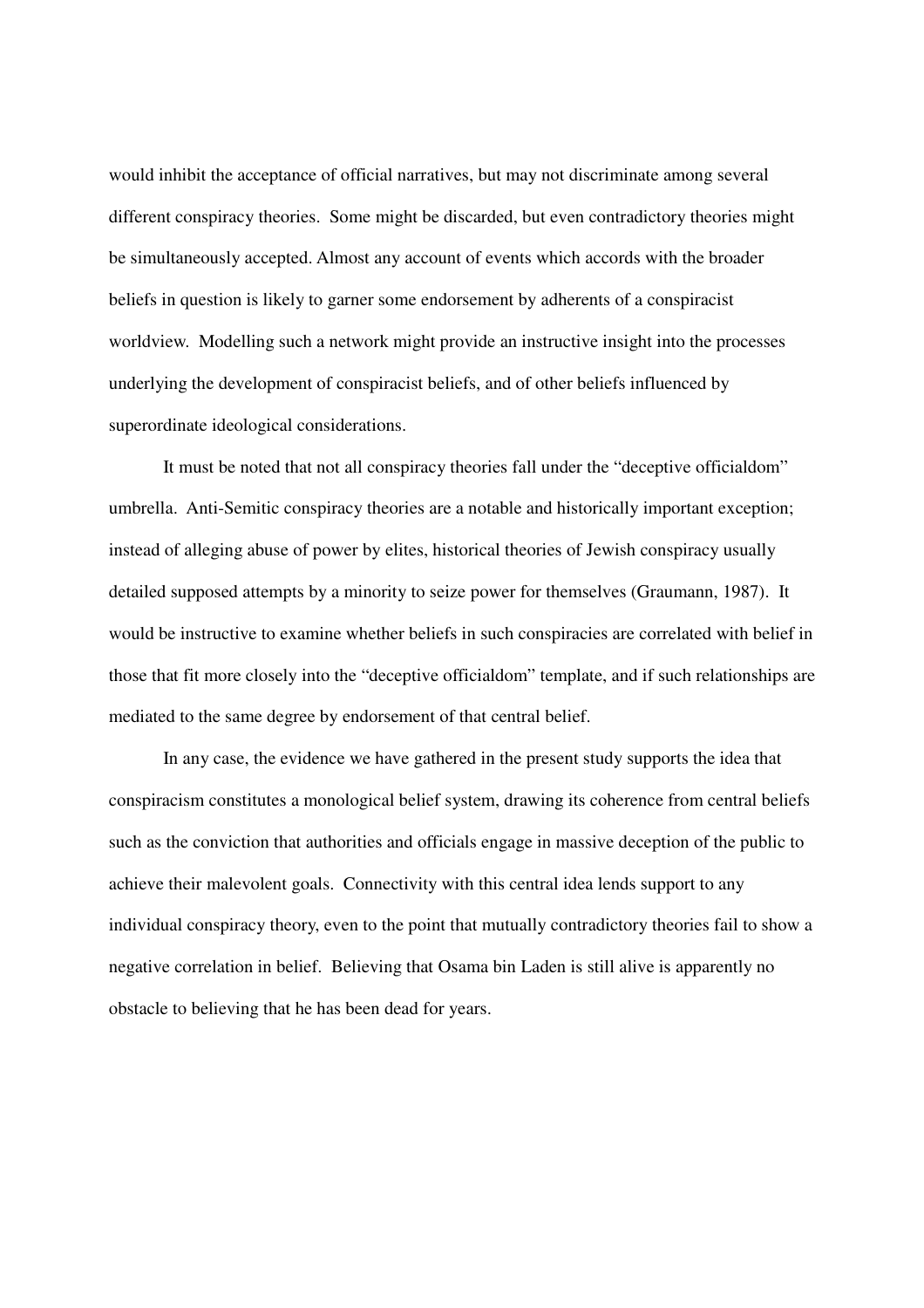## **References:**

- Bale, J.M. (2007). Political paranoia v. political realism: On distinguishing between bogus conspiracy theories and genuine conspiratorial politics. *Patterns of Prejudice*, 41, 45-60.
- Clarke, S. (2002). Conspiracy theories and conspiracy theorizing. *Philosophy of the Social Sciences*, *32*, 131-150.
- Clarke, S. (2007). Conspiracy theories and the Internet: Controlled demolition and arrested development. *Episteme: A Journal of Social Epistemology*, *4*, 167-180
- Coady, D. (2006). *Conspiracy theories: The philosophical debate.* Aldershot: Ashgate Publishing.
- Douglas, K.M., & Sutton, R.M. (2008). The hidden impact of conspiracy theories: Perceived and actual influence of theories surrounding the death of Princess Diana. *Journal of Social Psychology*, *148*, 210-222.
- Douglas & Sutton (2011). Does it take one to know one? Endorsement of conspiracy theories is influenced by personal willingness to conspire. *British Journal of Social Psychology, 50*, 542-552.
- Goertzel, T. (1994). Belief in conspiracy theories. *Political Psychology, 15,* 731–742.
- Goertzel, T. (2010). Conspiracy theories in science. *EMBO Reports*, *11*, 493-499.
- Graumann, C.F. (1987). Conspiracy: history and social psychology a synopsis. In C.F. Graumann and S. Moscovici (Eds.), *Changing conceptions of conspiracy* (pp. 245-251). New York: Springer-Verlag.
- Grzesiak-Feldman, M., & Suszek, H. (2008). Conspiracy stereotyping and perceptions of group entitativity of Jews, Germans, Arabs and homosexuals by Polish students. *Psychological Reports, 102,* 755-758.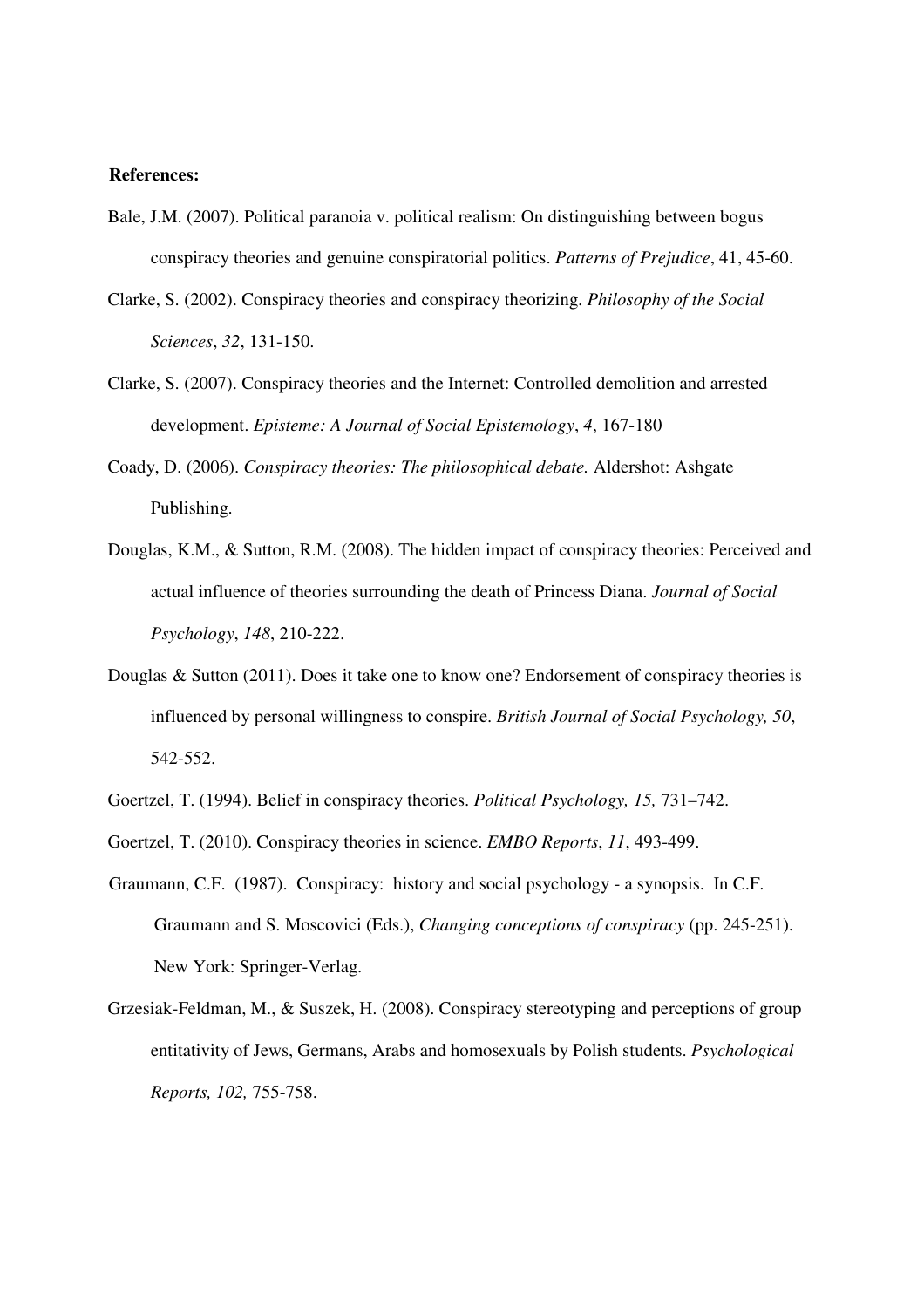Heider, F. (1958). *The psychology of interpersonal relations.* New York: John Wiley & Sons.

- Kay, J. (2011). *Among the truthers: A journey through America's conspiracist underground.*  New York: HarperCollins.
- Inglehart, R. (1987). Extremist political positions and perceptions of conspiracy. In C.F. Graumann & S. Moscovici (Eds.) *Changing conceptions of conspiracy* (pp. 231–244). New York: Springer-Verlag.
- Kingsley, P., & Jones, S. (2011, May 5). Osama bin Laden death: The conspiracy theories. *The Guardian*. Retrieved from http://www.guardian.co.uk/world/2011/may/05/osama-binladen-conspiracy-theories
- Musgrove, L., & McGarty, C. (2008) Opinion-based group membership as a predictor of collective emotional responses and support for pro- and anti-war action. *Social Psychology*, *39*, 37-47.
- Read, S. J. (1987). Constructing causal scenarios: A knowledge structure approach to causal reasoning. *Journal of Personality and Social Psychology*, *52*, 288-302.
- Read, S. J., & Miller, L.C. (1993). Rapist or "regular guy": Explanatory coherence in the construction of mental models of others. *Personality and Social Psychology Bulletin*, *19*, 526-540.
- Read, S. J., Snow, C. J., & Simon, D. (2003). Constraint satisfaction processes in social reasoning. In *The Proceedings of the Twenty-fifth Annual Cognitive Science Society Conference.*
- Rowe, K. (Producer), Bermas, J. (Producer), Brown, M. (Producer), & Avery, D. (Director) (2005). *Loose Change* [Motion Picture]. United States: Microcinema International.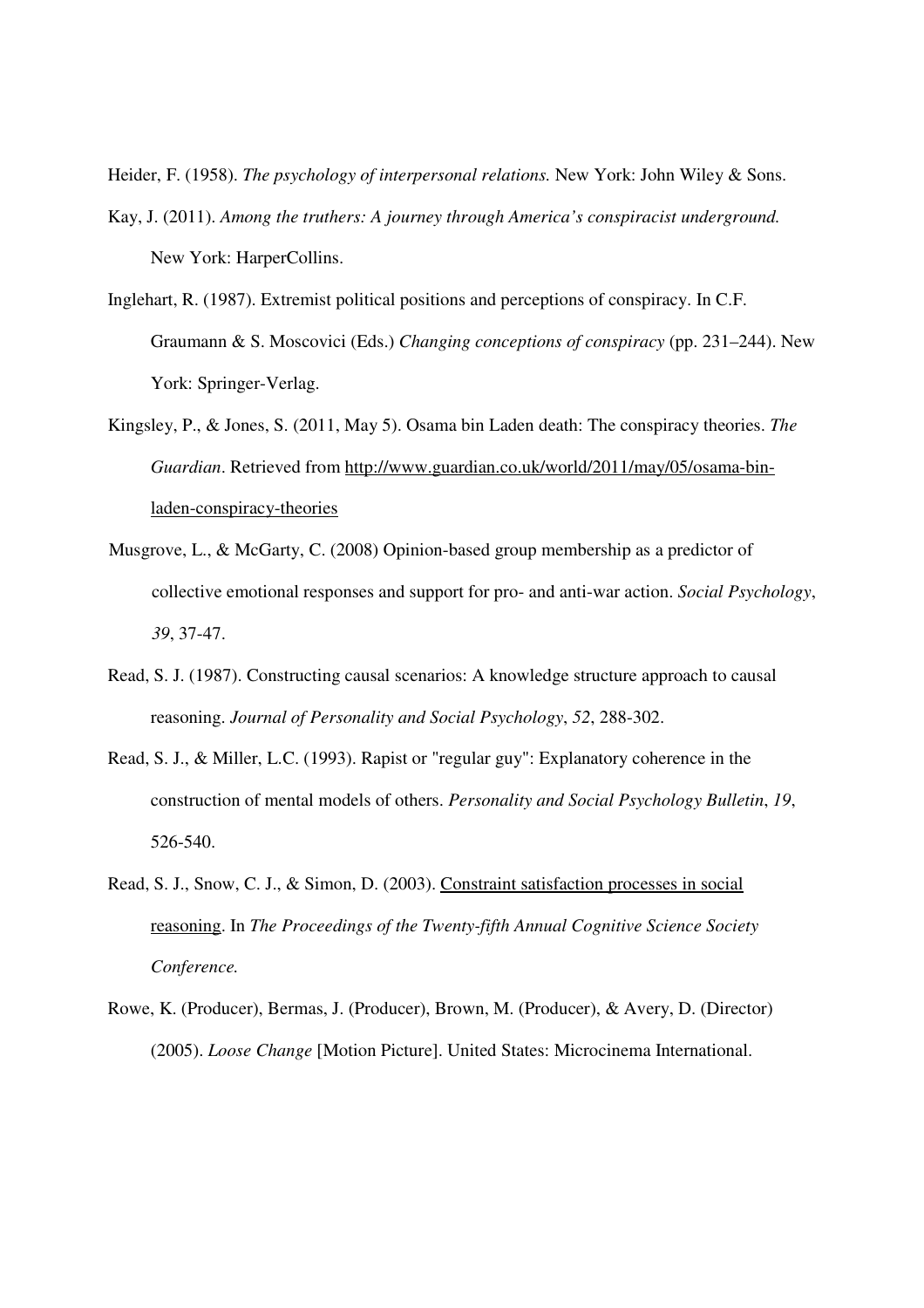- Simon, D., Snow, C.J., & Read, S. J. (2004). The redux of cognitive consistency theories: Evidence judgments by constraint satisfaction. *Journal of Personality and Social Psychology, 86,* 814-837.
- Smith, T.C., & Novella, S.P. (2007). HIV denial in the Internet era. *PLoS Medicine, 4,* 1312- 1316.
- Swami, V., Chamorro-Premuzic, T., & Furnham, A. (2010). Unanswered questions: A preliminary investigation of personality and individual difference predictors of 9/11 conspiracist beliefs. *Applied Cognitive Psychology*, *24*, 749-761.
- Swami, V., Coles, R., Stieger, S., Pietschnig, J., Furnham, A., Rehim, S., & Voracek, M. (2011). Conspiracist ideation in Britain and Austria: Evidence of a monological belief system and associations between individual psychological differences and real-world and fictitious conspiracy theories. *British Journal of Psychology*.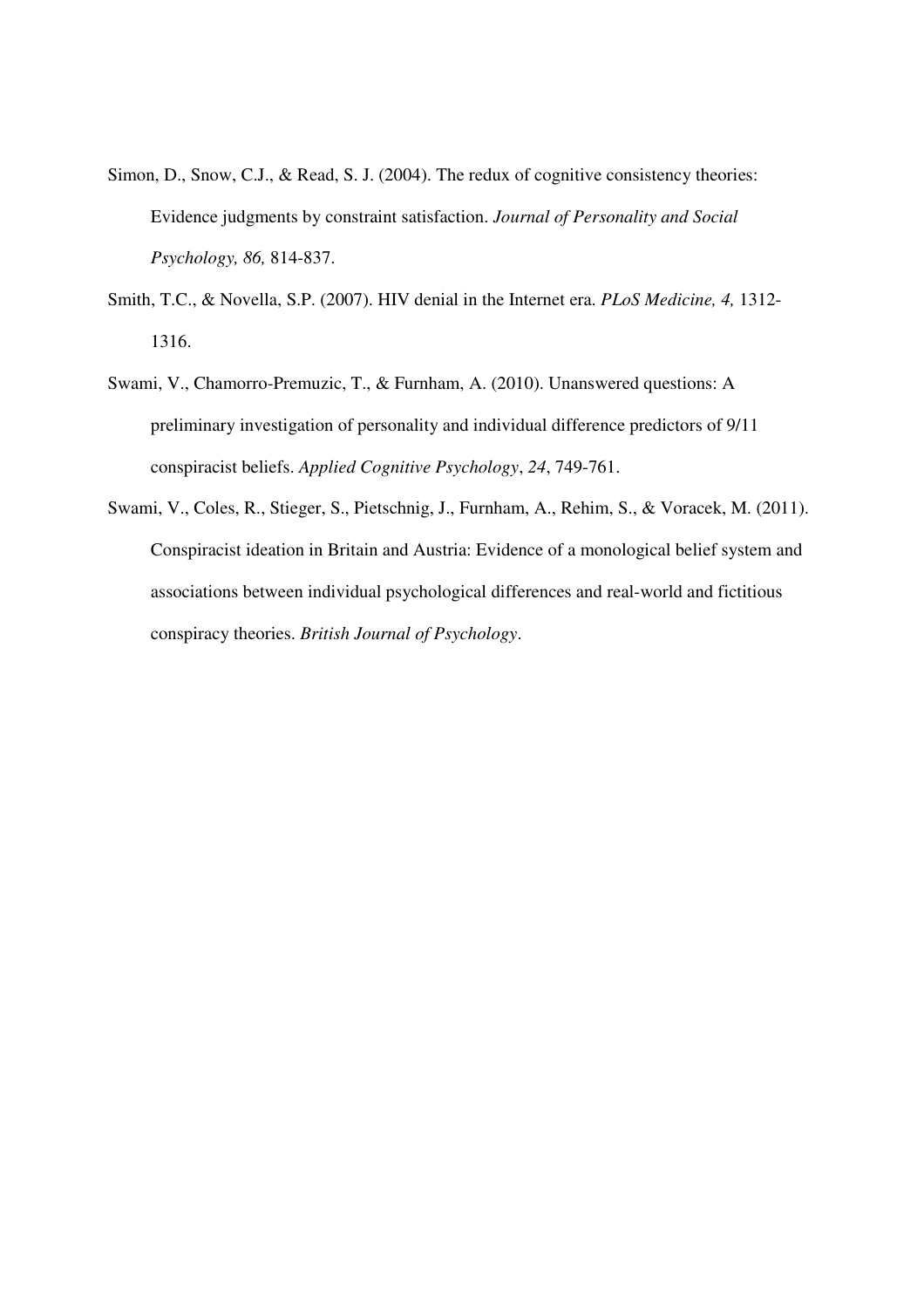*Table 1.* Correlations between endorsement of Princess Diana conspiracy theories in Study 1.

|                                                                    | Official MI6<br>campaign to kill<br>Diana | Dodi and Diana<br>killed by Al-<br>Fayeds' business<br>enemies | Diana had to die<br>prevent her from<br>marrying an Arab | Diana faked her<br>own death |
|--------------------------------------------------------------------|-------------------------------------------|----------------------------------------------------------------|----------------------------------------------------------|------------------------------|
| Diana killed by<br>rogue cell of<br><b>British</b><br>Intelligence | .749 ***                                  | $.614***$                                                      | $.670$ ***                                               | $0.15$ <sup>+</sup>          |
| Official MI6<br>campaign to kill<br>Diana                          | 1                                         | $.660$ ***                                                     | $.622$ ***                                               | $.206*$                      |
| Dodi and Diana<br>killed by Al-<br>Fayeds' business<br>enemies     |                                           | $\mathbf{1}$                                                   | $.607$ ***                                               | $.253***$                    |
| Diana had to die<br>to prevent her<br>from marrying an<br>Arab     |                                           |                                                                | 1                                                        | $.242**$                     |

*Note:* \*\*\* *p* < .001; \*\* *p* < .01; \* *p* < .05, <sup>†</sup> p < .10. Correlations between mutually

contradictory items are bolded. All correlation coefficients are Pearson *r*.